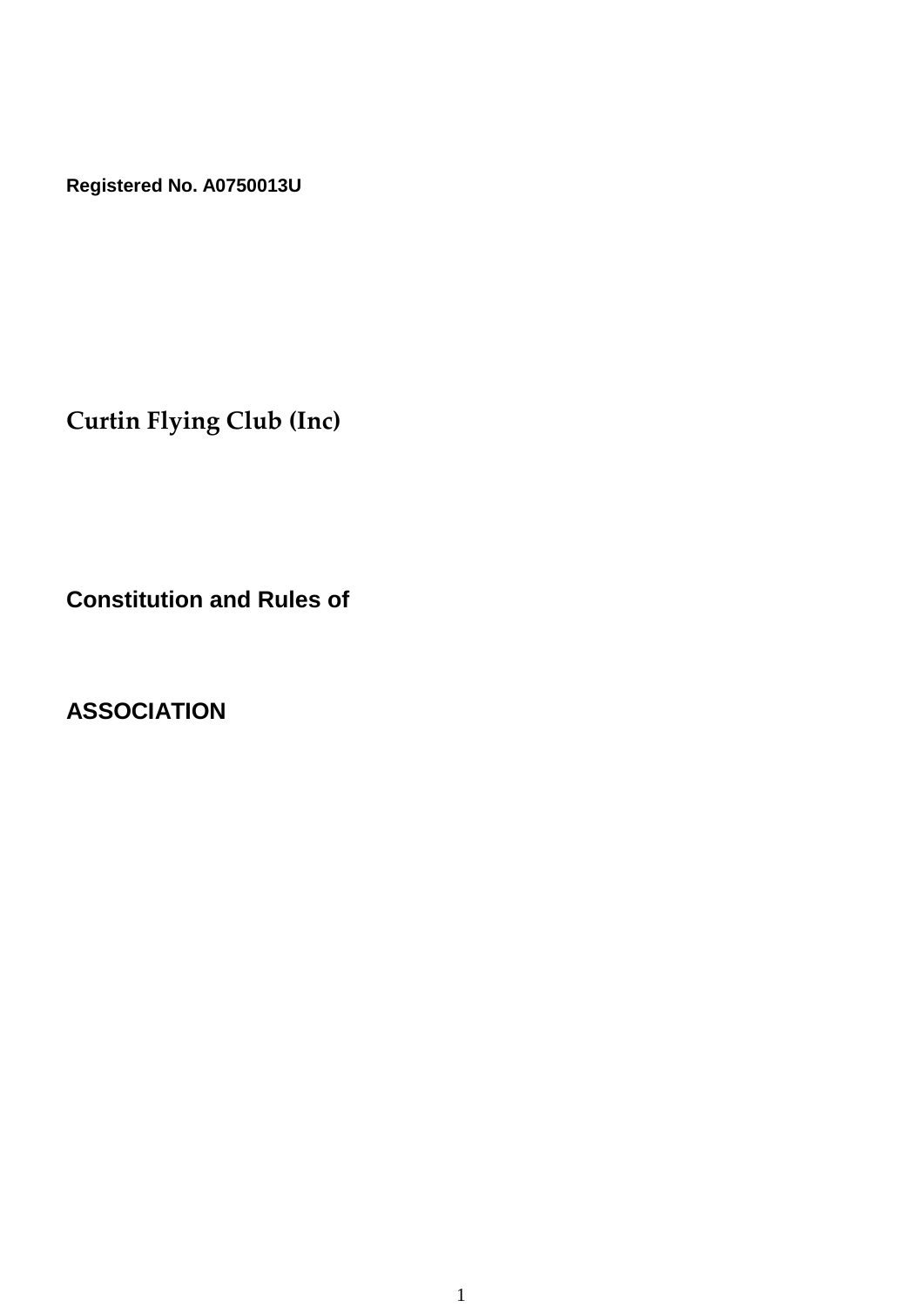# **Table of Contents**

Page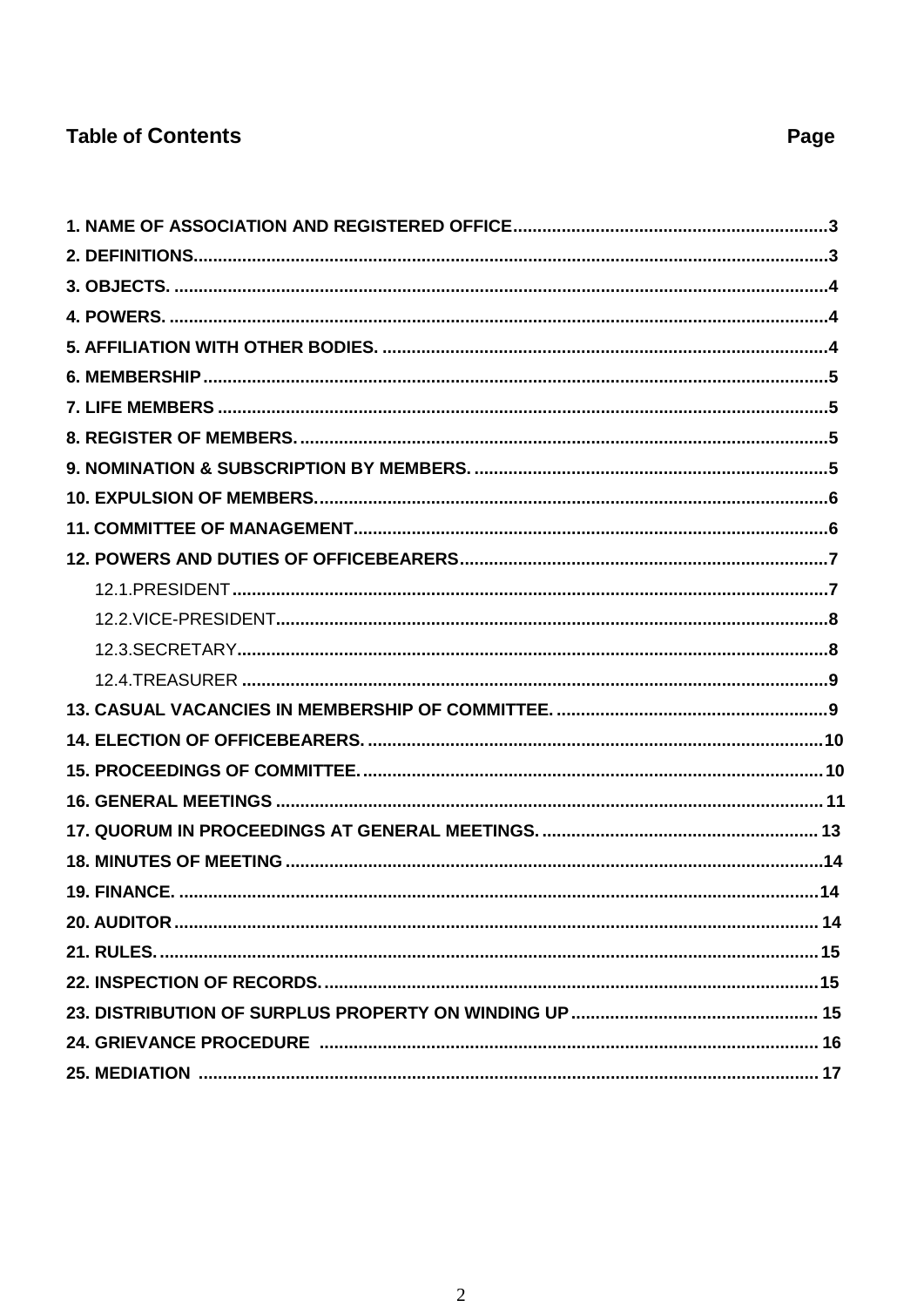# **Constitution and Rules of the Curtin Flying Club (Inc)**

# **1. Name of Association and Registered Office**

The name of the Association is Curtin Flying Club (Inc.) hereinafter referred to as the Club.

# **2. Definitions**

- 2.1. In these rules, unless the contrary intention appears
	- 2.1.1. "the Committee" means the members referred to in rule 11;
	- 2.1.2. "Committee Meeting" means a meeting referred to in rule 15.1;
	- 2.1.3. "Committee Member" means a person referred to in rule 11.1;
	- 2.1.4. "Financial Year" means the twelve month period commencing on the 1st January and ending on the 31st December.
	- 2.1.5. "General Meeting" means meeting convened under rule 16;
	- 2.1.6. "Member" means member referred to in rule 6;
	- 2.1.7. "Ordinary Resolution" means resolution other than a special resolution;
	- 2.1.8. "Special Resolution" has the meaning given by section 51 of the Act;
	- 2.1.9. "the Act" means the Associations Incorporation Act 2015;
	- 2.1.10. "the President" means
		- 2.1.10.1. in relation to the proceedings at a Committee Meeting or General Meeting, the person presiding at the Committee Meeting or General Meeting in accordance with rule 12.1; or
		- 2.1.10.2. otherwise than in relation to the proceedings referred to in paragraph (a), the person referred to in rule 11.1.1 or, if that person is unable to perform his or her the Vice-President referred to in rule 12.2;
	- 11. "the Secretary" means the Secretary referred to in rules 11.1.3;
	- 12. "the Treasurer" means the Treasurer referred to in rules 11.1.4;
	- 13. "the Vice President" means the Vice President referred to in rules 11.1.2.
	- 14. "Grievance Procedure" means the procedure set out in rule 24;
	- 15. "Party to a dispute" means
		- (a) who is a party to the dispute; and
		- (b) who ceases to be a member within 6 months before the dispute has come to the attention of each party to the dispute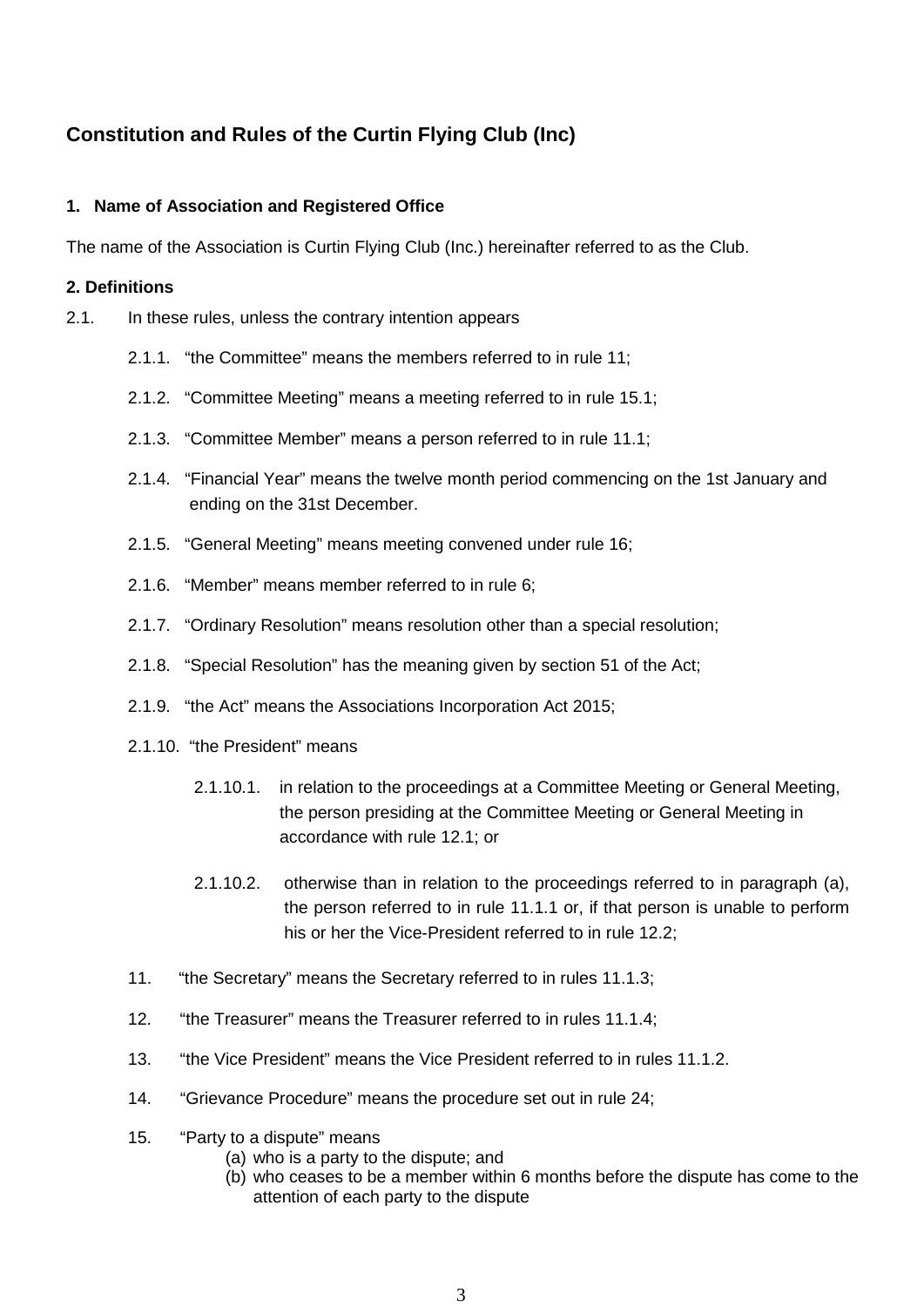# **3. Objects**

- 3.1. The objects of the Club are
- 3.1.1. to promote and encourage flying amongst educational institutions.
- 3.1.2. to provide aircraft hire and flying instruction at the lowest possible rates for members.
- 3.1.3. to affiliate with other flying organisations where it is advantageous to the Club.
- 3.1.4. to provide new or used aircraft for use by the Club.
- 3.1.5. to purchase or acquire other equipment which will assist the operation of the Club.

The assets and income of the Club shall be applied solely in the furtherance of its above mentioned objects, and no portion shall be distributed directly or indirectly to the members of the Club except as bona fide compensation for services rendered or expenses incurred on behalf of the Club and authorised by a resolution of the Committee.

# **4. Powers**

- 4.1. The powers conferred on the Club by Section 13 of the Act are subject to the following additions, exclusions or modifications
	- 4.1.2 To subscribe to, become a member of and co-operate with any other association or organisation, whether incorporated or not, whose objects are similar to those of the Club
	- 4.1.3 To appoint, employ, remove or suspend such managers, clerks, secretaries, servants, workmen and other persons as may be necessary or convenient for the purposes of the Club.
	- 4.1.4 To invest and deal with the money of the Club not immediately required in such manner as may be determined by the Committee from time to time.
	- 4.1.5 To make, draw, accept, endorse, discount, execute and issue promissory notes, bills of exchange, bills of lading and other negotiable or transferable instruments.
	- 4.1.6 To sell, improve, manage, develop, exchange, lease, dispose of, turn to account or otherwise deal with all or any part of the property and rights of the Club.
	- 4.1.7 To print and publish any newspapers, periodicals, books or leaflets that the Club may think desirable for the promotion of its objects.
	- 4.1.8 To exercise all such powers as may be necessary for the proper conduct of the business of the Club

## **5. Affiliation with other bodies**

The Club may affiliate with such organisations as the Committee deems fit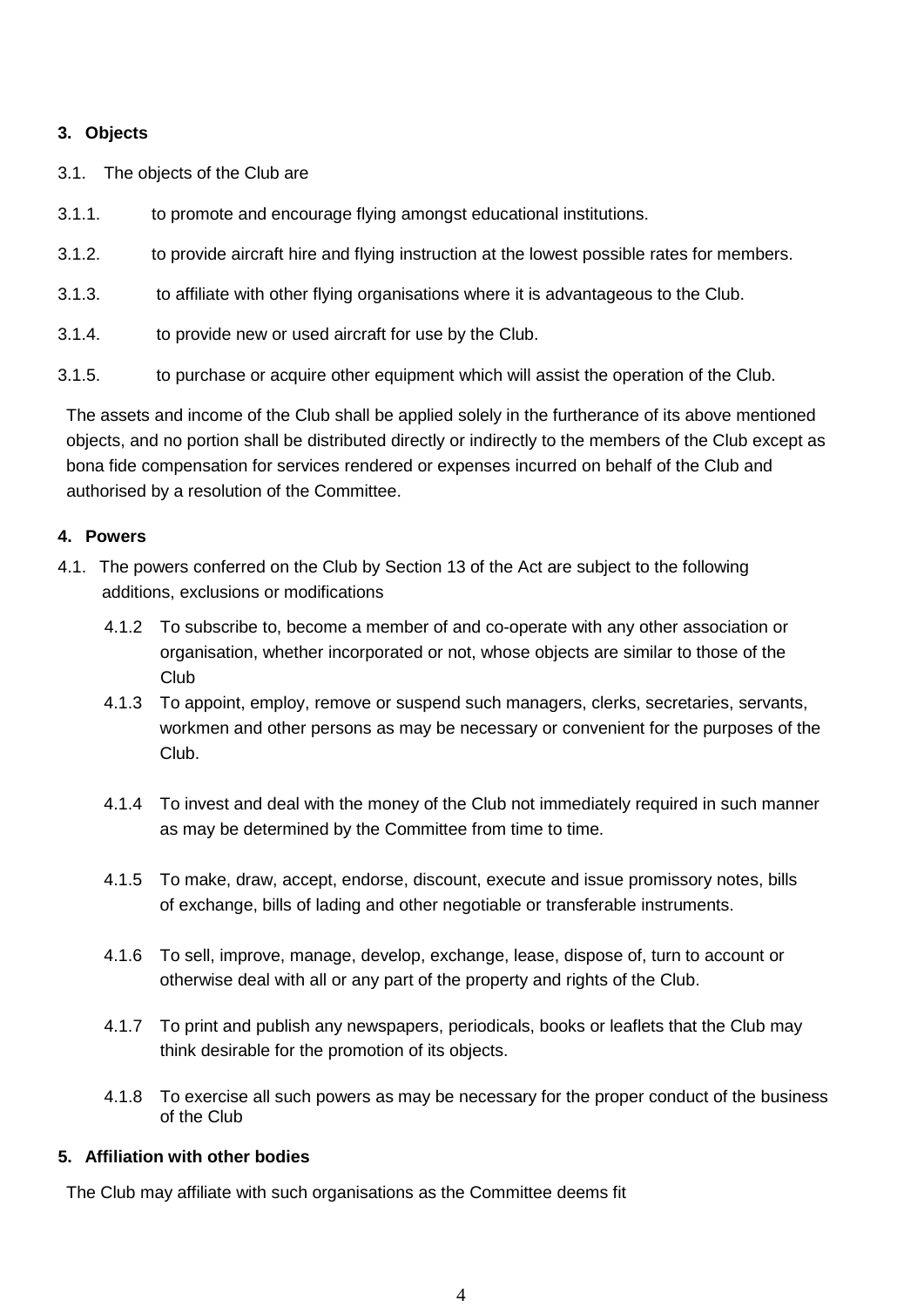# **6. Membership**

- 6.1. The following people shall be eligible to be members of the Club:
	- 6.1.1. all students, staff, graduates and past students of educational institutions.
	- 6.1.2. any other person who is approved by the committee;
	- 6.1.3. Life Members referred to in Rule 7.
- 6.2. A person eligible to become a member shall become a member of the Club on complying with the following conditions:
	- 6.2.1. completing and signing the application form supplied by the Club, and agreeing to abide by the rules and regulations of the Club and;
	- 6.2.2. on payment of the annual subscription.

All members agree to be bound by the Rules and are thereby entitled to the rights and privileges offered by the Club

# **7. Life Members**

Members of the Club who have rendered specially meritorious services direct to the Club may, on the recommendation of the Committee, be presented to the members at an Annual General Meeting for election as life members of the Club. Election must be by a three-fourths majority of members present at the Annual General Meeting. A maximum of one life membership may be given in any one year.

## **8. Register of Members**

The Membership Officer shall on behalf of the Club keep and maintain the register of members in accordance with section 53 of the Act and that register shall be so kept and maintained at his or her place of residence.

## **9. Nomination & Subscription by Members**

- 9.1. New members admitted to the Club may be required to pay a nomination fee.
- 9.2. The Treasurer shall prepare a budget to enable the committee to set the membership subscription fees for the following year. Members shall be advised of any fee changes by no later than 30 November in the year before they are due for payment.
- 9.3. Subscriptions are due for payment on 1 January each year and if not paid by 15 February membership will lapse.
- 9.4. The committee may levy members an additional amount no greater than the amount decided as the annual subscription, not more than once in any one year.
- 9.5. Any members admitted to the Club after 30 June shall pay half the annual subscription plus any levies placed on members under sub-rule 9.4.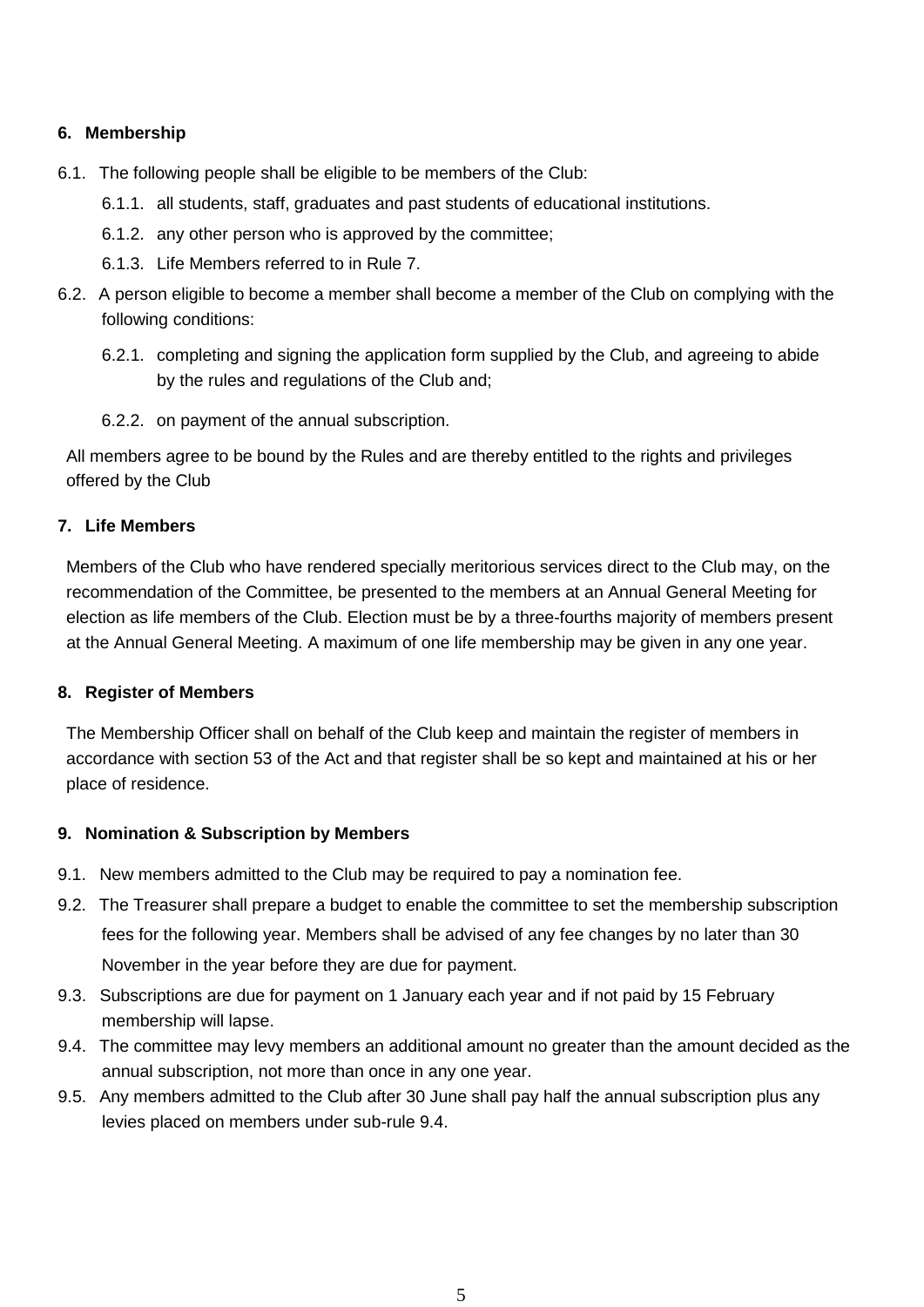# **10. Expulsion of Members**

- 10.1. If the Committee considers that a member shall be expelled from membership of the Club because his or her conduct is detrimental to the interests of the Club, the Committee shall communicate to the member in writing
- 10.1.1. notice of the proposed expulsion and of the time, date and place of the Committee Meeting at which the question of that expulsion will be decided; and
- 10.1.2 particulars of that conduct, not less than 30 days before the date of the Committee Meeting referred to in paragraph 10.1.1.
- 10.2 At the Committee Meeting referred to in a notice communicated under sub-rule 10.1, the Committee may, having afforded the member concerned a reasonable opportunity to be heard by, or to make representations in writing to, the Committee, expel or decline to expel that member from membership of the Club and shall, forthwith after deciding whether or not so to expel that member, communicate that decision in writing to that member.
- 10.3 Subject to sub-rule 10.5, a member who is expelled under sub-rule 10.2 from membership of the Club ceases to be a member 14 days after the day on which the decision so to expel him or her is communicated to him or her under sub-rule 10.2.
- 10.4 A member who is expelled under sub-rule 10.2 from membership of the Club shall, if he or she wishes to appeal against that expulsion, give notice in writing to the Secretary of his or her intention to do so within the period of 14 days referred to in sub-rule 10.3.
- 10.5 When notice is given under sub-rule 10.4 .
	- 10.5.1 the Club in a General Meeting may, after having afforded the member who gave that notice a reasonable opportunity to be heard by, or to make representations in writing to, the Club in the General Meeting, confirm or set aside the decision of the Committee to expel that member; and
	- 10.5.2 the member who gave that notice does not cease to be a member unless and until the decision of the Committee to expel him or her is confirmed under this sub-rule.

## **11. Committee of Management**

- 11.1. The affairs of the Club shall be managed exclusively by a Committee consisting of the following members:
	- 11.1.1. President;
	- 11.1.2. Vice President;
	- 11.1.3. Secretary;
	- 11.1.4 Treasurer; and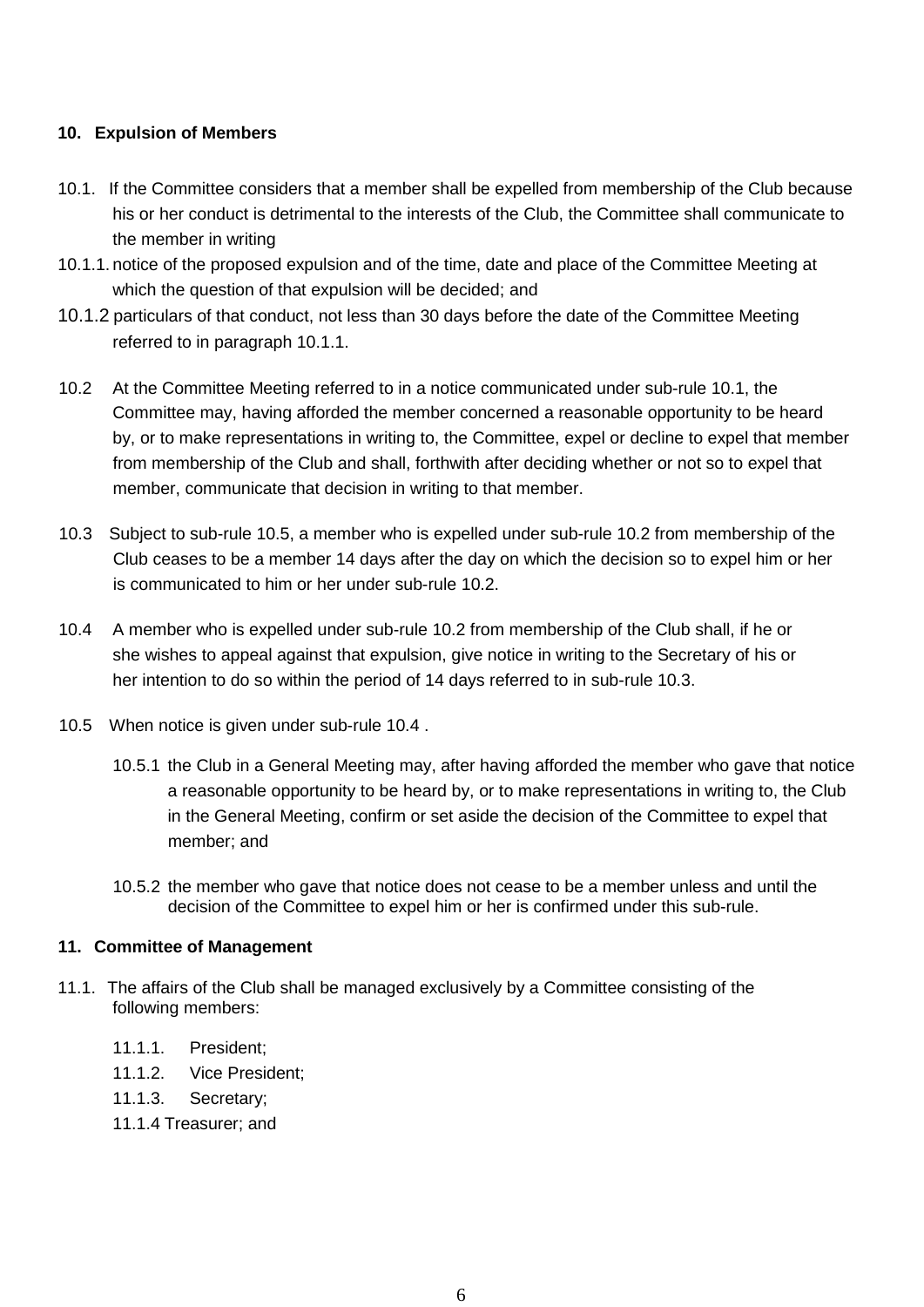- 11.1.5 eight (8) committee members. all of whom shall be elected at an Annual General Meeting of the Club or appointed under sub-rule 11.5.
- 11.2 To qualify for election the President must hold or have held a pilot's licence.
- 11.3 To qualify for election the Vice President must have served on the committee for at least one year.
- 11.4 In addition to the Committee positions in sub-rule 11.1 the Club may elect a Patron at the Annual General Meeting.
- 11.5 When a casual vacancy within the meaning of rule 13 occurs in the membership of the Committee
	- 11.5.1 the Committee may appoint a member to fill that vacancy; and
	- 11.5.2 a member appointed under this sub-rule shall

| 11.5.2.1 | hold office until the closure of; and                           |
|----------|-----------------------------------------------------------------|
| 11.5.2.2 | be eligible for election to membership of the Committee at; the |
|          | next following Annual General Meeting.                          |

The term of office of all Committee members shall be 12 months from the date of the Annual General Meeting at which the election was held.

#### **12. Powers and Duties of Officebearers**

#### **12.1 President**

- 12.1.1 Subject to this rule, the President shall preside at all General Meetings and Committee Meetings.
- 12.1.1 In the event of the absence from
	- 12.1.1.1 a General Meeting of
		- 12.1.1.1.1 the President, the Vice President; or
		- 12.1.1.1.2 both the President and the Vice President, a member elected by the other members present at the General Meeting; or
	- 12.1.1.2 a Committee Meeting of 12.1.1.2.1 the President, the Vice President; or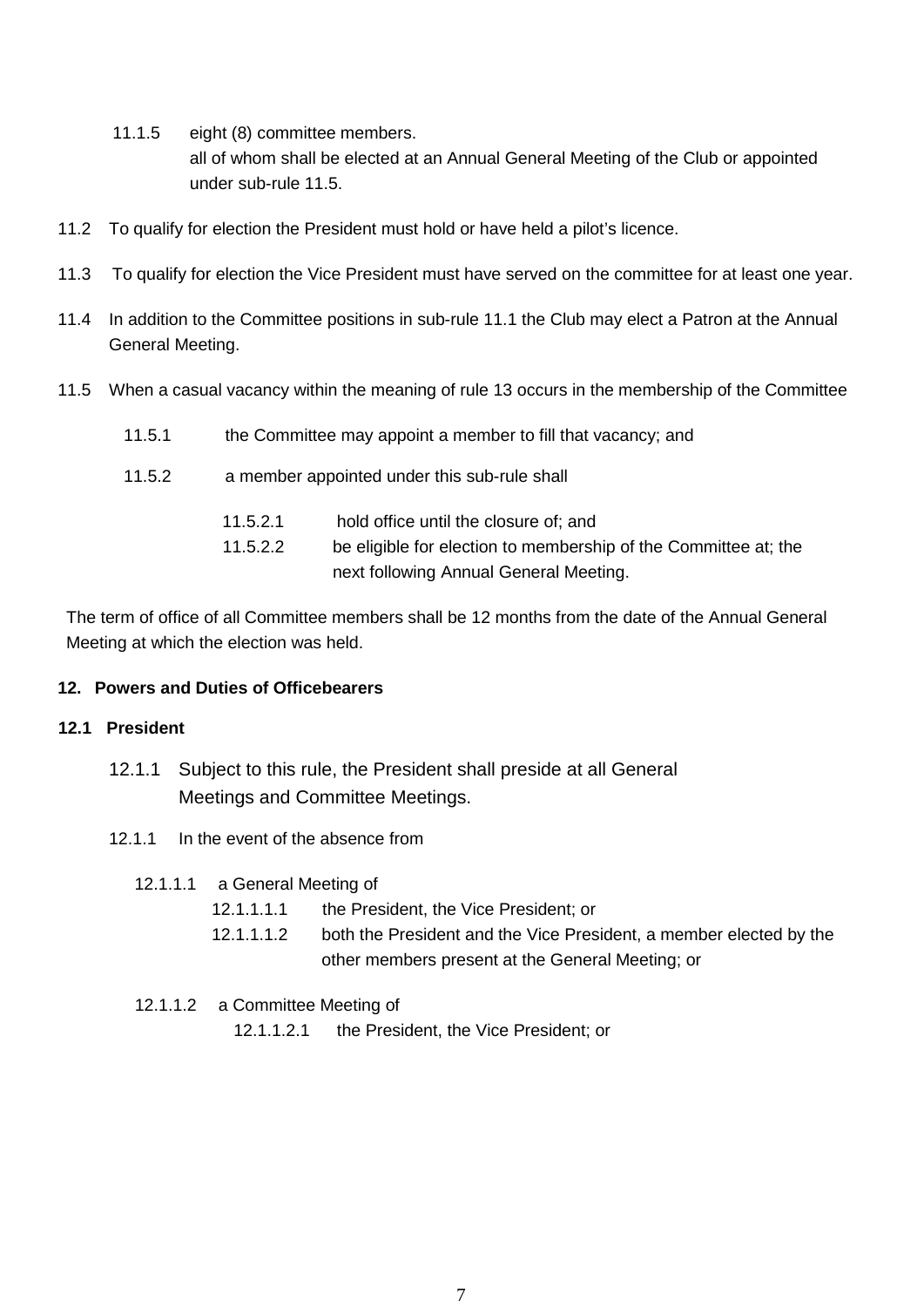- 12.1.1.2.2 both the President and the Vice President, a Committee member elected by the other Committee members present, shall preside at the General Meeting or Committee Meeting, as the case requires.
- 12.1.2 Other duties of the President shall be:
	- 12.1.2.1 as an ex-officio member of all sub-committees;
	- 12.1.2.2 to use his best endeavours to ensure the financial viability of the Club;
	- 12.1.2.3 to oversee all other members of the committee in their duties;
	- 12.1.2.4 to undertake all negotiations which have been agreed to by the committee, including, but not limited to, the purchase of aircraft and any other issues;
	- 12.1.2.5 to use his/her best endeavours to ensure the general welfare of the Club;
	- 12.1.2.6 to represent the Club at official functions; and
	- 12.1.2.7 to use the best endeavours to ensure that the committee conducts itself in a responsible manner.

## 12.2 **Vice-President**

In the absence of the President the Vice-President, if present, shall preside at all meetings and perform the duties of the President.

## 12.3 **Secretary**

The Secretary shall:

12.3.1 co-ordinate the correspondence of the Club;

- 12.3.2 keep full and correct minutes of the proceedings of the Committee and of the Annual General Meetings and ensure that any disclosure of interest made by any member is recorded in the minutes as required by Section 42 of the Act;
- 12.3.3 comply on behalf of the Club in respect of:
	- 12.3.3.1 section 35 of the Act in respect of the rules of the Club; and
	- 12.3.3.2 section 58 of the Act in respect of the record of the officeholders of the Club;
- 12.3.4 to keep a file containing all information and communications received from the government aviation departments;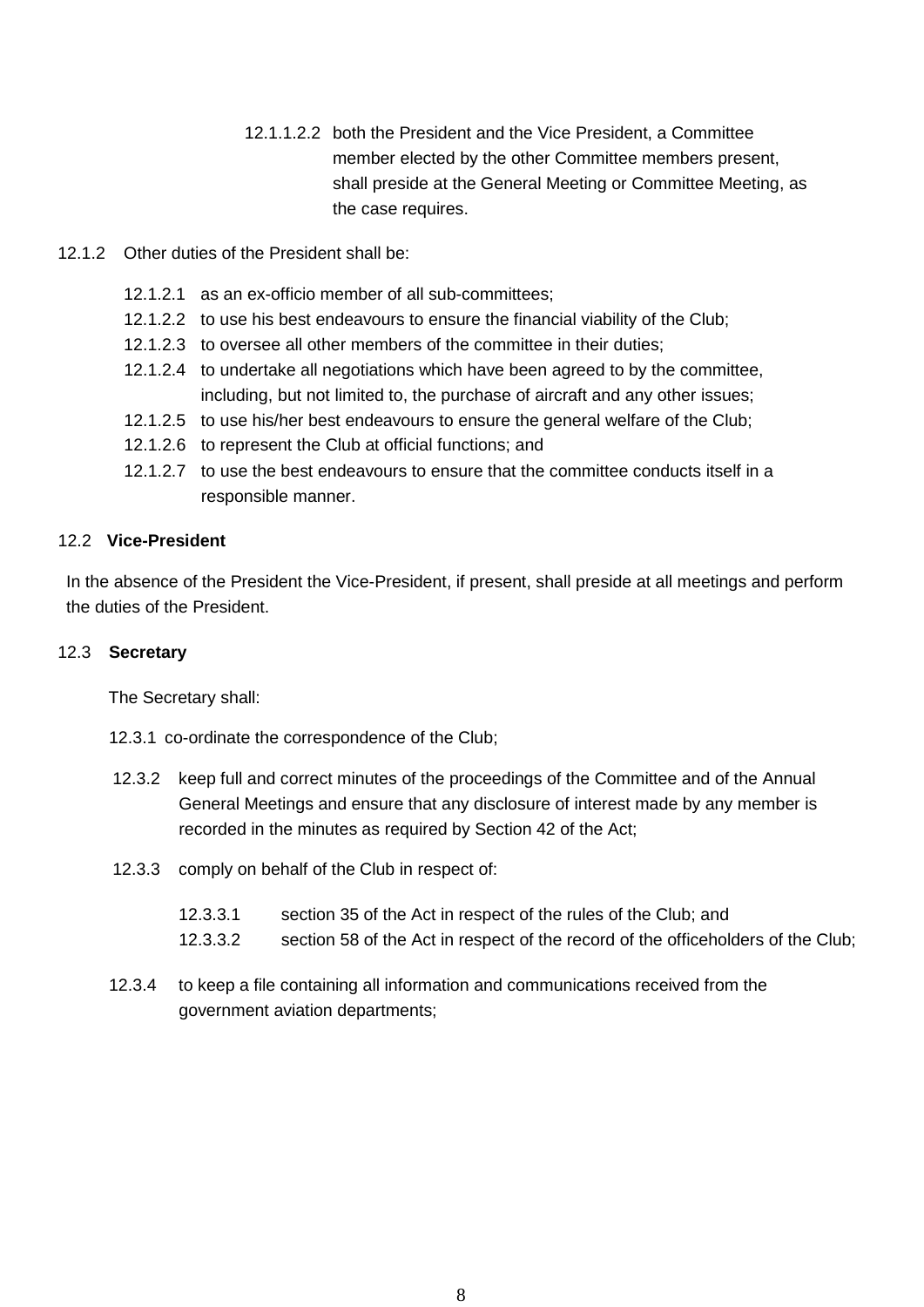- 12.3.5 have custody of all books, documents, records and registers of the Club, including those referred to in paragraph 12.3.3, other than those required by rule 12.3.4 or 12.3.6;
- 12.3.6 shall keep a register of all members on behalf of the Club to comply with the provisions of Section 53 of the Act, such register to include the member's email address for services of notices
- 12.3.7 perform such other duties as are imposed by these rules on the Secretary

#### . 12.4 **Treasurer**

The Treasurer shall:

- 12.4.1 be responsible for the receipt of all moneys paid to or received by, or by him on behalf of, the Club and shall issue receipts for those moneys in the name of the Club;
- 12.4.2 pay all moneys referred to in paragraph 12.4.1 into such account or accounts of the Club as the Committee may from time to time direct;
- 12.4.3 make payments from the funds of the Club with the authority of a General Meeting or of the Committee and in so doing ensure that all payments are authorised by the appropriate Committee members referred to in Sub-clause 19.3;
- 12.4.4 to keep records of the fixed and operating costs of each aircraft operated, on a per aircraft basis and comply on behalf of the Club with sections 66, 68 and 70 of the Act in respect of the accounting records of the Club;
- 12.4.5 whenever directed to do so by the President, submit to the Committee a report, balance sheet or financial statement in accordance with that direction;
- 12.4.6 have custody of all securities, books and documents of a financial nature and accounting records of the Club, including those referred to in paragraphs 12.4.4 and 12.4.5;
- 12.4.7 to bring all financial obligations of the Club to the notice of the committee; and
- 12.4.8 perform such other duties as are imposed by these rules on the Treasurer.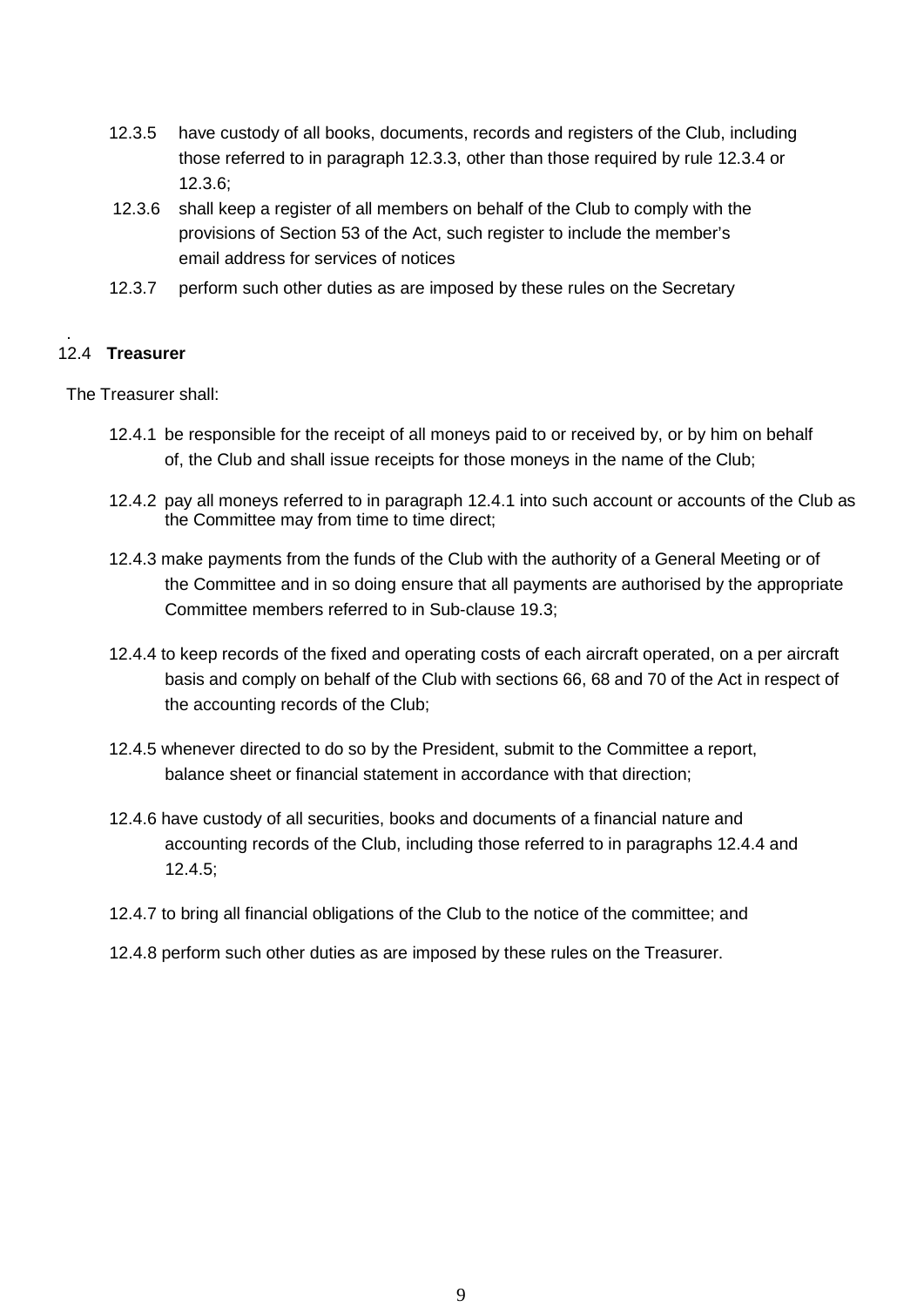# **13. Casual Vacancies in Membership of Committee**

- 13.1. A casual vacancy occurs in the office of a Committee member and that office becomes vacant if the Committee member
	- 13.1.1. dies;
	- 13.1.2. resigns by notice in writing delivered to the President or, if the Committee member is the President, to the Vice President;
	- 13.1.3. is convicted of an offence under the Act;
	- 13.1.4. is permanently incapacitated by mental or physical ill-health; .
	- 13.1.5. is absent from more than
		- 13.1.5.1. two consecutive Committee Meetings without being granted leave of absence; or
		- 13.1.5.2. two Committee Meetings in the same financial year, of which he or she has received notice without tendering an apology to the person presiding at each of those Committee Meetings; or

13.1.6. ceases to be a member of the Club

## **14. Election of Officebearers**

- 14.1 Nominations for office shall be declared open by the Secretary at least twenty one (21) days before the Annual General meeting.
- 14.2 Individuals wishing to nominate must do so by completing a prescribed nomination form, having it proposed and seconded by a current financial member and returning to the Secretary, together with a brief resume of past involvement in any flying activities, to be received no later than seven days before the Annual General Meeting.
- 14.3 If there are more than one nomination for an office then, at the Annual General Meeting, the Secretary shall read out the brief resumes of those nominated and a secret ballot shall be held. If there have been no nominations for a particular position then the President shall call for nominations from those present at the Annual General Meeting.

# 15 **Proceedings of Committee**

- 15.1 The Committee shall meet together for the dispatch of business not less than once in every two (2) calendar months and the President may at any time convene a meeting of the Committee.
- 15.2 Each Committee member, including the President, or the person presiding over the meeting in his or her place, has a deliberative vote.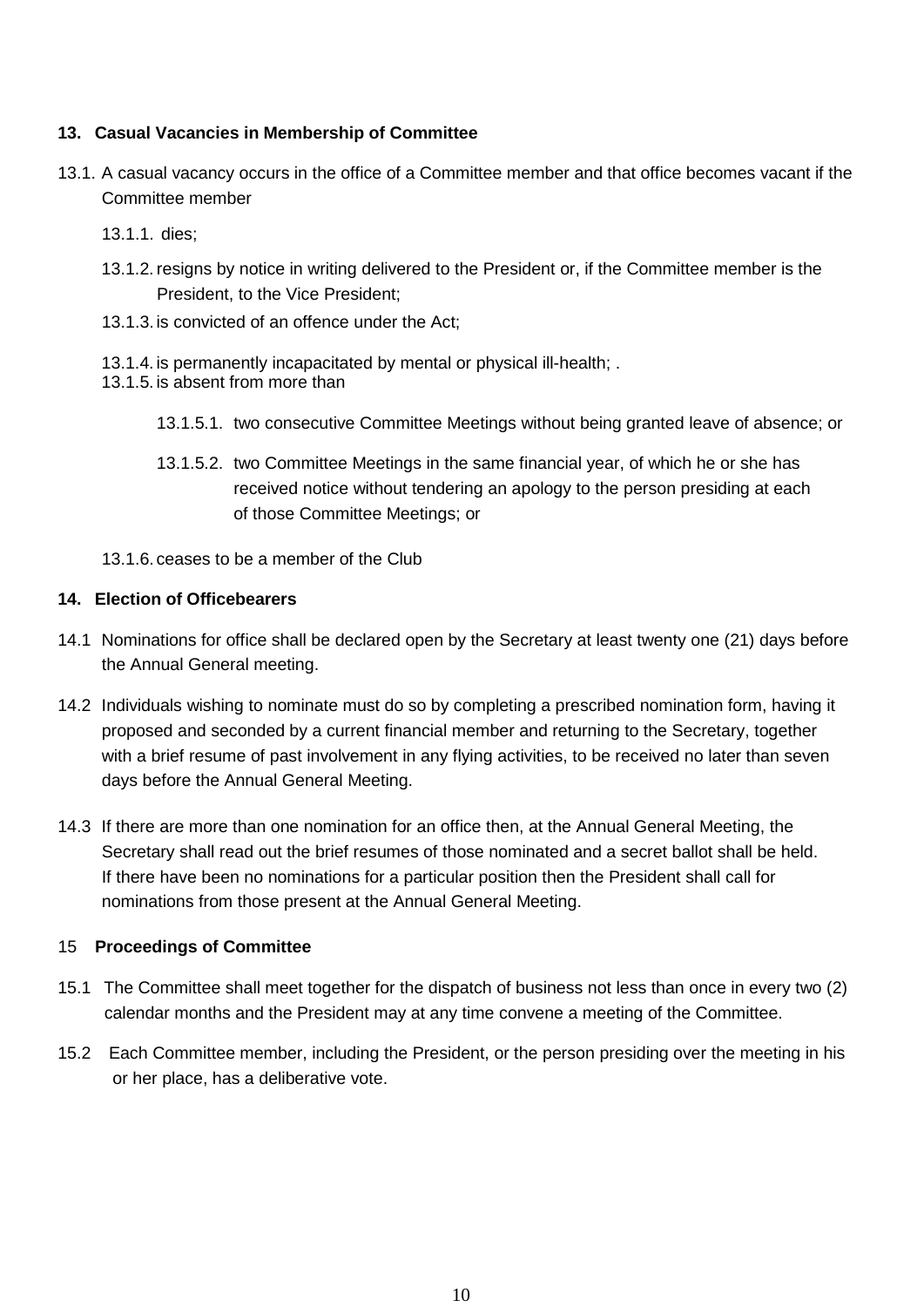- 15.3 A question arising at a Committee meeting shall be decided by a majority of votes, but, if there is an equality of votes, the person presiding at the Committee meeting shall have a casting vote.
- 15.4 At a Committee Meeting five (5) Committee members, two of whom must be officebearers, constitute a quorum.
- 15.5 Subject to these rules, the procedure and order of business to be followed at a Committee Meeting shall be determined by the President but shall generally conform with the following format:
	- 15.5.1 Apologies for non-attendance
	- 15.5.2 Report by President
	- 15.5.3 Confirmation of minutes of last meeting
	- 15.5.4 Business arising from the minutes
	- 15.5.5 Consideration of applications by new members
	- 15.5.6 Report by Secretary
	- 15.5.7 Inwards correspondence
	- 15.5.8 Outwards correspondence
	- 15.5.9 Treasurer's report and estimates
	- 15.5.10 Maintenance and utilisation report
	- 15.5.11 15.5.11 Notices of motion
	- 15.5.12 General business
	- 15.5.13 Closure
- 15.6 A Committee member having any direct or indirect pecuniary interest in a contract, or proposed contract, made by, or in the contemplation of the meeting shall
	- 15.6.1 as soon as he or she becomes aware of his or her interest, disclose the nature and extent of his or her interest to the meeting; and
	- 15.6.2 not take part in any decisions or deliberations of the meeting with respect to that contract;
	- 15.6.3 and otherwise comply in every respect with sections 42 and 43 of the Act.

#### **16. General Meetings**

- 16.1. The President
	- 16.1.1. may at any time convene a Special General Meeting (SGM);
	- 16.1.2. shall convene Annual General Meetings (AGM) within ninety days of the end of the financial year; and .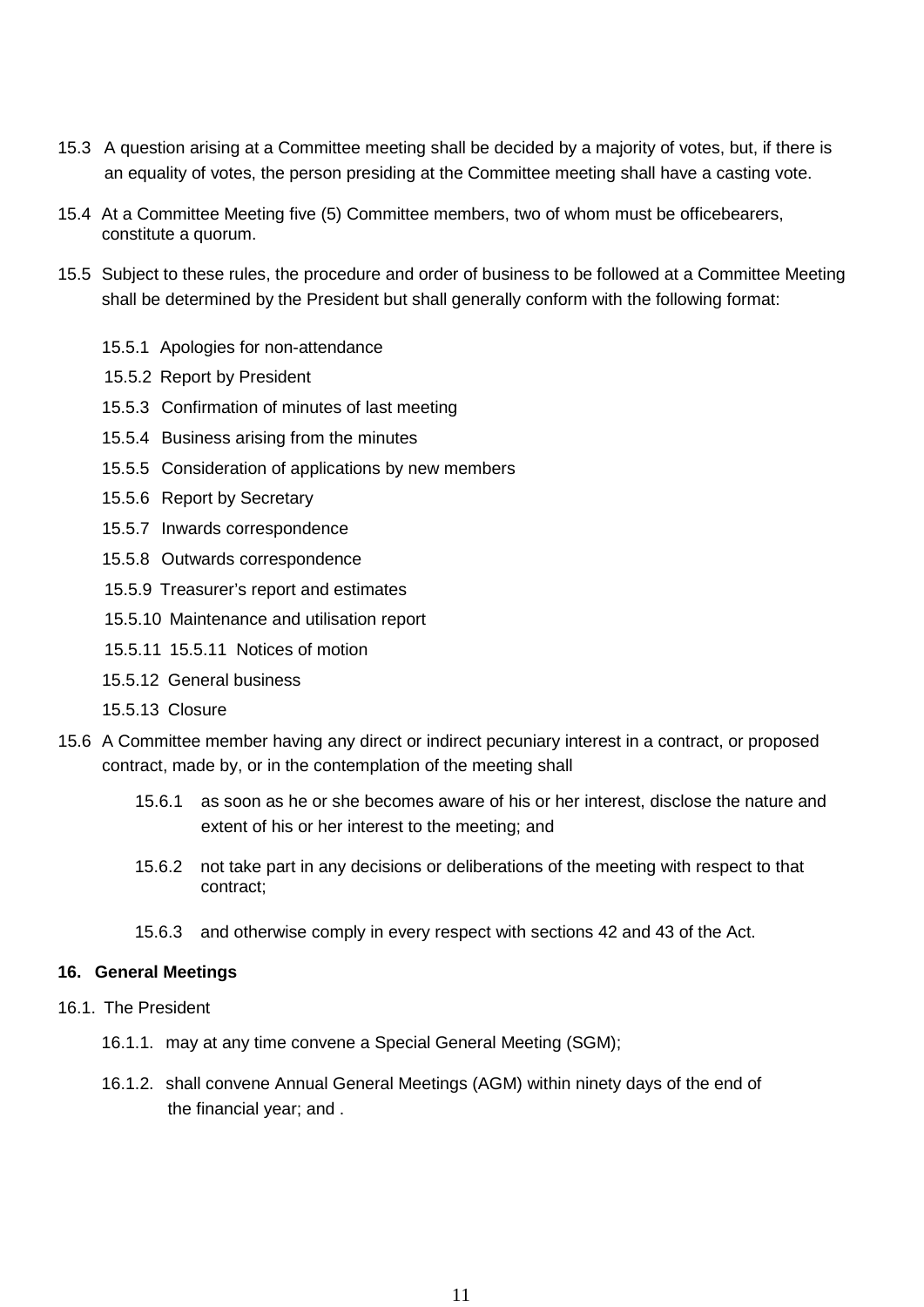- 16.1.3. shall, within thirty days of
	- 16.1.3.1. receiving a request in writing to do so from not less than 10% of members, convene a Special General Meeting for the purpose specified in that request; or
	- 16.1.3.2. the Secretary receiving a notice under rule 10.5.1, convene a Special General Meeting for the purpose of dealing with the appeal to which that notice relates.
- 16.2. The members making a request referred to in subrule 16.1.3.1 shall
	- 16.2.1. state in that request the purpose for which the Special General Meeting concerned is required; and
	- 16.2.2. each must sign that request.
- 16.3. If a Special General Meeting is not convened within the relevant period of thirty days referred to
	- 16.3.1 in subrule 16.1.3.1, the members who made the request concerned may themselves convene a Special General Meeting as if they were the Committee; or
	- 16.3.2 in subrule 16.1.3.2, the member who gave the notice concerned may himself convene a Special General Meeting as if he or she were the Committee.
- 16.4 When a Special General Meeting is convened under subrule 16.3.1 or 16.3.2
	- 16.4.1 the Committee shall ensure that the members or member convening the Special General Meeting are supplied free of charge with particulars of all members; and
	- 16.4.2 the Club shall pay the reasonable expenses of convening and holding the Special General Meeting.
- 16.5 Subject to subrule 16.8, the Secretary shall give to all members not less than twenty one (21) days notice of a General Meeting and of any motions to be moved at the General Meeting.
- 16.6 A notice given under subrule 16.5 shall specify
	- 16.6.1 when and where the General Meeting concerned is to be held; and
	- 16.6.2 particulars of the business to be transacted at the General Meeting concerned and of the order in which that business is to be transacted.
- 16.7 In the case of an Annual General Meeting, the order in which business is to be transacted is
	- 16.7.1 Receive apologies for non-attendance
	- 16.7.2 Minutes of the last Annual General Meeting
	- 16.7.3 President's report and business arising from it
	- 16.7.4 Secretary's report and business arising from it
	- 16.7.5 Treasurer's report and business arising from it
	- 16.7.6 Election of officebearers
	- 16.7.7 Election of committee members
	- 16.7.8 Appointment of an Auditor
	- 16.7.9 Correspondence and business arising from it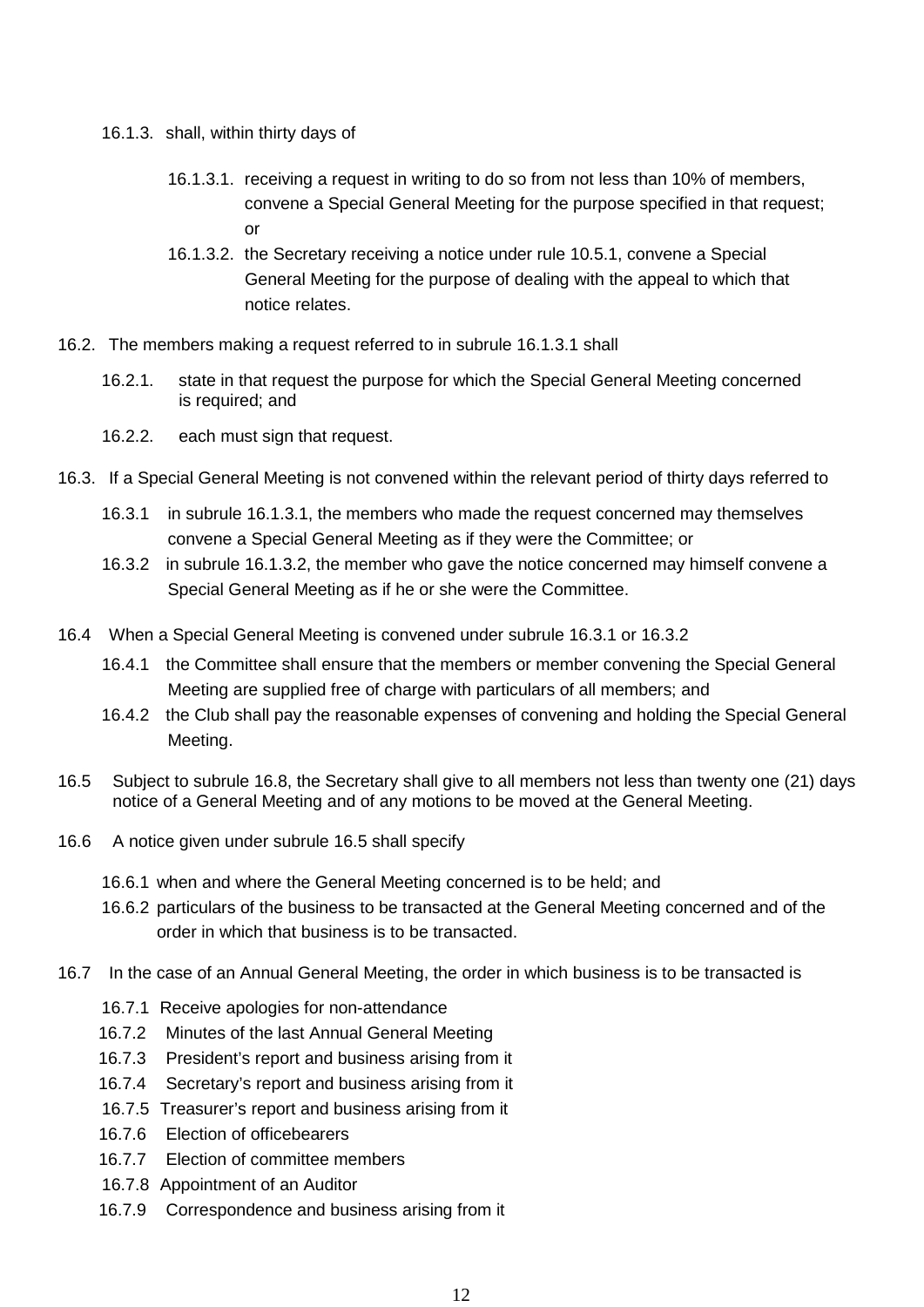- 16.7.10 Notices of motion
- 16.7.11 General business
- 16.7.12 Closure
- 16.8 The Secretary shall give to all members not less than twenty eight (28) days notice of a General Meeting at which a special resolution is to be proposed and of any other motions to be moved at that General Meeting.
- 16.9 The Secretary may give notice under subrule 16.5 or 16.8 by
	- 16.9.1 serving it on a member personally; or
	- 16.9.2 sending it to a member's address appearing in the register of members.
- 16.10. When a notice is sent by post under subrule 16.9.2, sending of the notice shall be deemed to be properly effected if the notice is sufficiently addressed and posted to the member concerned by ordinary prepaid mail, and the notice shall be deemed to have been received by the member on the next weekday following the date of such posting.

# **17. Quorum in Proceedings at General Meetings**

- 17.1 At a General Meeting fifteen members present constitute a quorum.
- 17.2 If within thirty minutes after the time specified for the holding of a General Meeting in a notice given under rule 16.5 or 16.8
	- 17.2.1 as a result of a request or notice referred to in rule 16.1.3 or as a result of action taken under rule 16.3 a quorum is not present, the General Meeting lapses; or
	- 17.2.2 otherwise than as a result of a request, notice or action referred to in paragraph 17.2.1, the General Meeting stands adjourned to the same time on the same day in the following week and at a venue within ten (10) kilometres of the venue intended for the adjourned meeting.
- 17.3 If within thirty minutes of the time appointed by subrule 17.2.2, for the resumption of an adjourned General Meeting a quorum is not present, the members who are present may nevertheless proceed with the business of that General Meeting as if a quorum were present.
- 17.4 The President may, with the consent of a General Meeting at which a quorum is present, and shall, if so directed by such a General Meeting, adjourn that General Meeting from time to time and from place to place.
- 17.5 There shall not be transacted at an adjourned General Meeting any business other than business left unfinished or on the agenda at the time when the General Meeting was adjourned.
- 17.6 When a General Meeting is adjourned for a period of thirty days or more, the Secretary shall give notice under rule 16 of the adjourned General Meeting as if that General Meeting were a fresh General Meeting.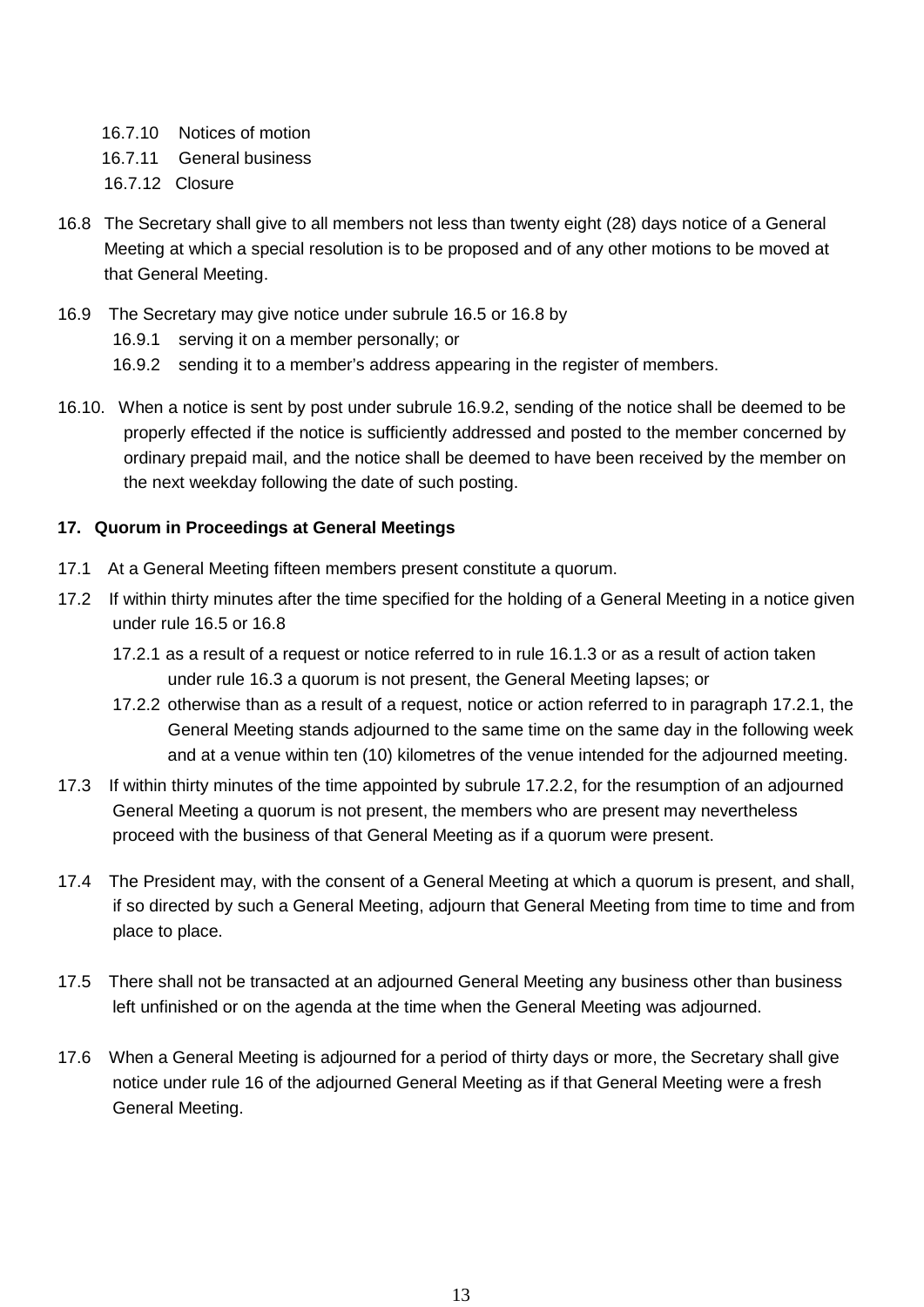# 17.7 At a General Meeting

- 17.7.1 an ordinary resolution put to the vote shall be decided by a majority of votes cast on the show of hands; and
- 17.7.2 a special resolution put to the vote shall be decided by no less than 75% of the financial members present at the meeting.
- 17.8 A declaration by the President at a General Meeting that a resolution has been passed as an ordinary resolution thereat shall be evidence of that fact unless, during the General Meeting at which the resolution is submitted, a poll is demanded in accordance with subrule 17.9.
- 17.9 At a General Meeting, a poll may be demanded by the President at the General Meeting or by three or more members present and, if so demanded, shall be taken in such manner as the President directs.
- 17.10 If a poll is demanded and taken under subrule 17.9 in respect of an ordinary resolution, a declaration by the President of the result of the poll is evidence of the matter so declared.
- 17.11 A poll demanded under subrule 17.9 on the election of a person to preside over a General Meeting or on the question of an adjournment shall be taken forthwith on that demand being made.

# **18. Minutes of Meeting**

- 18.1 The Secretary shall cause proper minutes of all proceedings of all General Meetings and Committee Meetings to be taken and then to be entered within 30 days after the holding of each General Meeting or Committee Meeting, as the case requires, in a minute book kept for that purpose.
- 18.2 The President shall ensure that the minutes taken of a General Meeting or Committee Meeting under subrule (1) are checked and signed as correct by the President of the General Meeting or Committee Meeting to which those minutes relate or of the next succeeding General Meeting or Committee Meeting, as the case requires.
- 18.3 When minutes have been entered and signed as correct under this rule, they shall, until the contrary is proved, be evidence that
	- 18.3.1 the General Meeting or Committee Meeting at which they relate (in this subrule called "the meeting") was duly convened and held;
	- 18.3.2 all proceedings recorded as having taken place at the meeting did in fact take place thereat; and
	- 18.3.3 all appointments or elections purporting to have been made at the meeting have been validly made.

## 19 **Finance**

19.1 All funds of the Club shall be deposited into an account at such bank or recognised financial institution as the Committee may determine.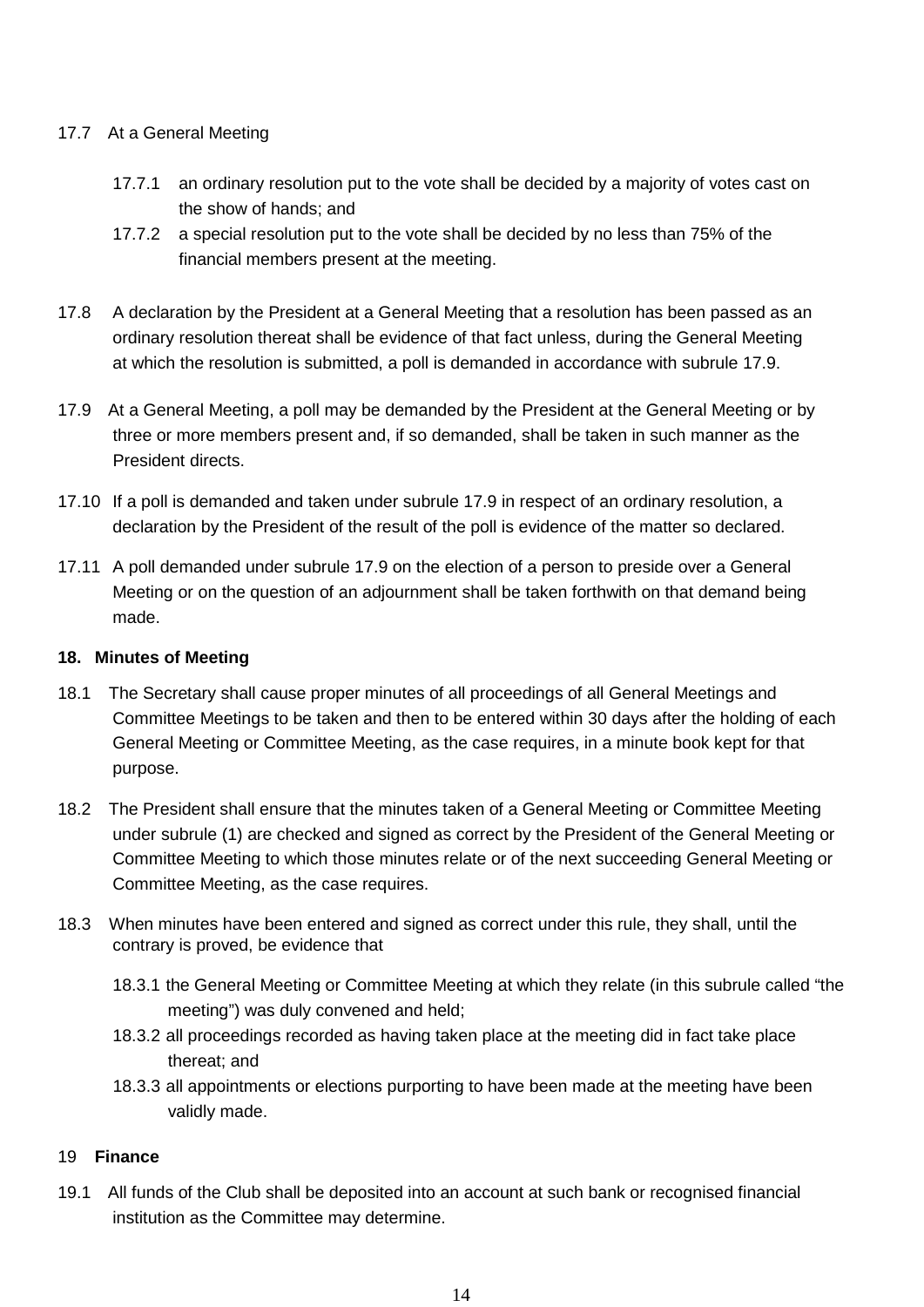19.2 All accounts due by the Club shall be paid after having been passed for payment by a Committee meeting and when immediate payment is necessary, the account shall be paid and the action endorsed at the next Committee meeting.

The account referred to in sub-rule 19.1 shall be operated by any two of four signatories, consisting of the President, Vice-President, Secretary and Treasurer.

# **20. Auditor**

20.1. The Annual General Meeting shall elect or appoint an Auditor.

The Auditor shall examine and audit all the books and accounts of the Club annually, and have the power to call for all books, papers, accounts, receipts etc. of the Club and report thereon to the members at the Annual General Meeting.

## **21 Rules**

- 21.1 **Amendments**:- The Club may alter or rescind these rules, or make rules additional to these rules in accordance with the procedure set out in sections 30, 31 and 33 of the Act.
- 21.2 **Binding**:- These rules bind every member and the Club to the same extent as if every member and the Club had signed and sealed these rules and agreed to be bound by all their provisions.

## **22 Inspection of Records**

A member may at any reasonable time and upon seven days notice in writing, inspect without charge the books, documents, records and securities of the Club.

# **23 Distribution of Surplus Property on Winding Up**

- 23.1 If, on the winding up of the Club, any property of the Club remains after satisfaction of the debts and liabilities of the Club and the costs, charges and expenses of that winding up, that property shall be distributed
	- 23.1.1 to another association incorporated under the Act; or
	- 23.1.2 for charitable purposes, which incorporated association or purposes, as the case requires shall be determined by resolution of the members when authorising and directing the Committee under section 24 of the Act to prepare a distribution plan for the distribution of the surplus property of the Club.
- 23.2 In the event of the winding up or the dissolution of association, the Commissioner of Taxation shall be advised of the date of dissolution within 30 days of the dissolution.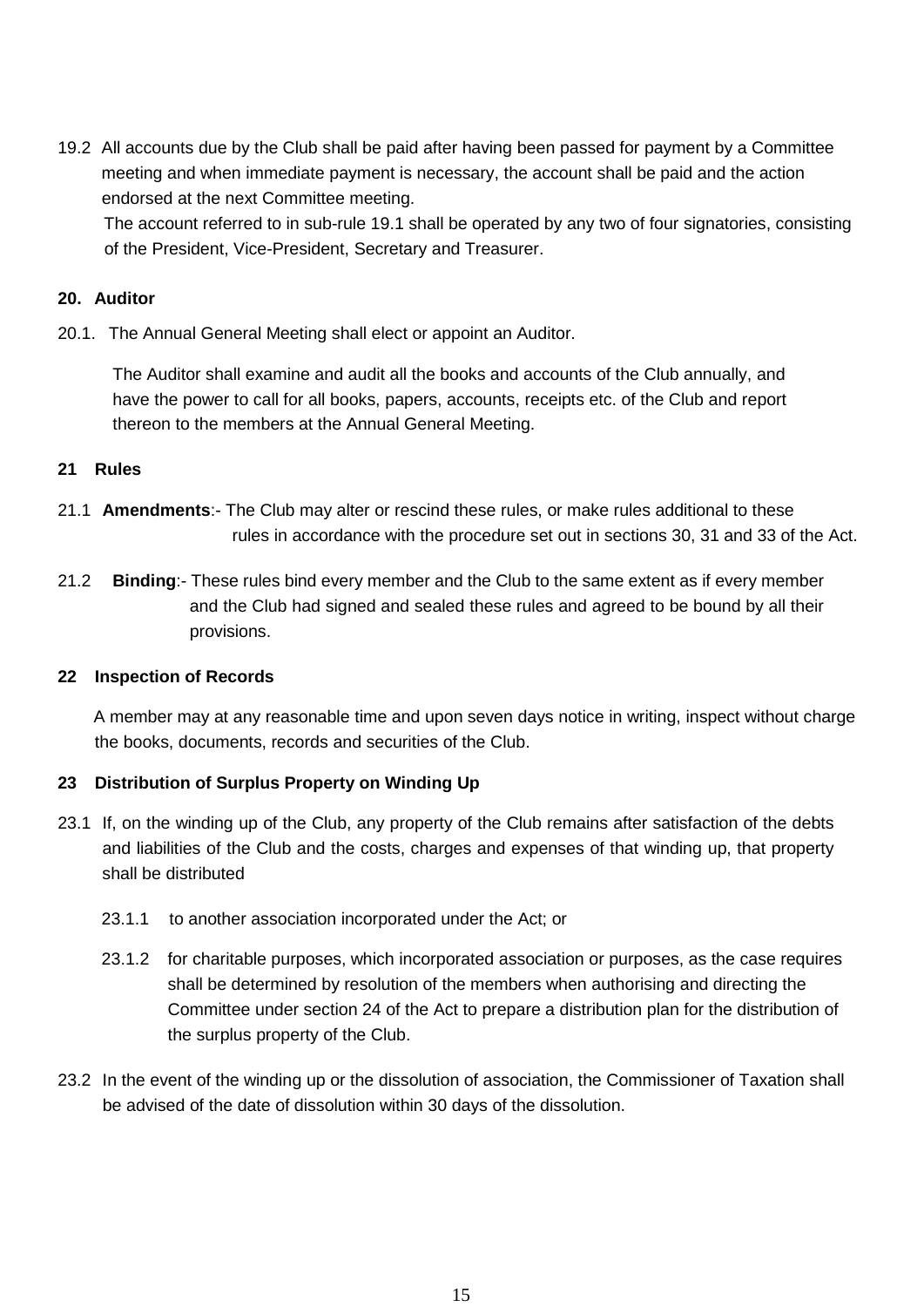#### **24 Grievance Procedure**

- 24.1 The procedure set out in this Rule applies to disputes
	- (a) between members; or
	- (b) between one or more members and the Association.
- 24.2 Parties to attempt to resolve dispute
	- 24.2.1 The parties to a dispute must attempt to resolve the dispute between themselves within 14 days after the dispute has come to the attention of each party.
- 24.3 How grievance procedure is started
	- 24.3.1 If the parties to a dispute are unable to resolve the dispute between themselves within the time required by rule 24.2.1, any party to the dispute may start the grievance procedure by giving written notice to the secretary of —
		- (a) the parties to the dispute; and<br>(b) the matters that are the subject
		- the matters that are the subject of the dispute
	- 24.3.2 Within 28 days after the secretary is given the notice, a committee meeting must be convened to consider and determine the dispute.
	- 24.3.3 The secretary must give each party to the dispute written notice of the committee meeting at which the dispute is to be considered and determined at least 7 days before the meeting is held.
	- 24.3.4 The notice given to each party to the dispute must state
		- (a) when and where the committee meeting is to be held; and
		- (b) that the party, or the party's representative, may attend the meeting and will be given a reasonable opportunity to make written or oral (or both written and oral) submissions to the committee about the dispute.
	- $24.3.5$  If
		- (a) the dispute is between one or more members and the Association; and
		- (b) any party to the dispute gives written notice to the secretary stating that the party
			- (i) does not agree to the dispute being determined by the committee; and
			- (ii) requests the appointment of a mediator under rule 25.2,

the committee must not determine the dispute.

#### 24.4 Determination of dispute by committee

- 24.4.1 At the committee meeting at which a dispute is to be considered and determined, the committee must —
	- (a) give each party to the dispute, or the party's representative, a reasonable opportunity to make written or oral (or both written and oral) submissions to the committee about the dispute; and
	- (b) give due consideration to any submissions so made; and
	- (c) determine the dispute.
- 24.4.2 The committee must give each party to the dispute written notice of the committee's determination, and the reasons for the determination, within 7 days after the committee meeting at which the determination is made.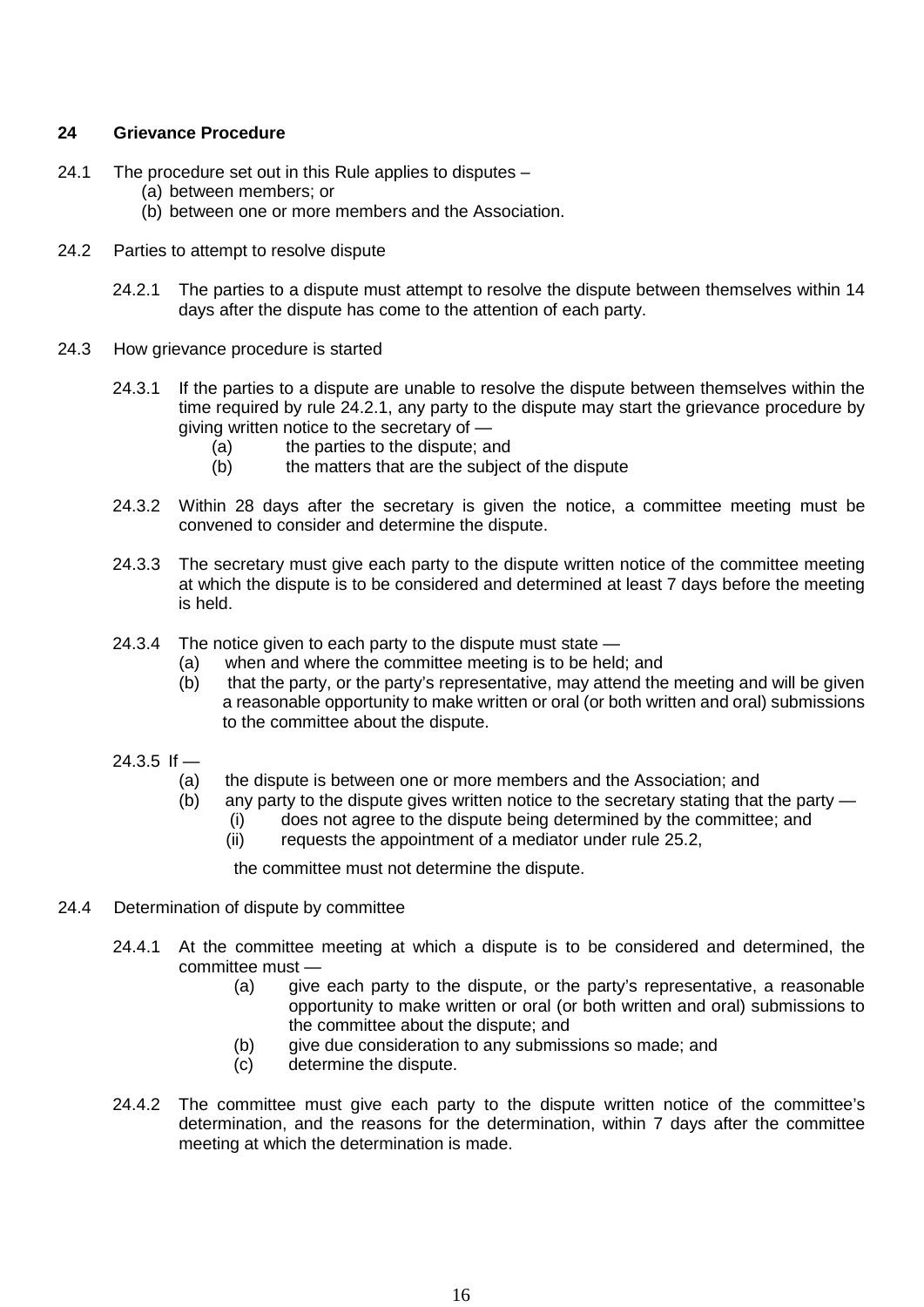- 24.4.3 A party to the dispute may, within 14 days after receiving notice of the committee's determination under rule 24.4.1 (c), give written notice to the secretary requesting the appointment of a mediator under rule 25.2.
- 24.4.4 If notice is given under rule 24.4.3, each party to the dispute is a party to the mediation.

#### **25 Mediation**

- 25.1 This rule applies if written notice has been given to the secretary requesting the appointment of a mediator by a party to a dispute under rule 24.3.5(b)(ii) or 24.4.3.
	- 25.1.2 If this rule applies, a mediator must be chosen or appointed under rule 25.2.
- 25.2 Appointment of mediator
	- 25.2.1 The mediator must be a person chosen by agreement between the parties to the dispute.
	- 25.2.2 If there is no agreement for the purposes of rule 25.2.1, then, subject to rules 25.2.3 and 25.2.3, the committee must appoint the mediator.
	- 25.2.2 The person appointed as mediator by the committee must be a person who acts as a mediator for another not-for-profit body, such as a community legal centre, if the appointment of a mediator was requested by —
		- (a) a party to a dispute under rule 24.3.5(b)(ii); or
		- (b) a party to a dispute under rule 24.4.3 and the dispute is between one or more members and the Association.
	- 25.2.3 The person appointed as mediator by the committee may be a member or former member of the Association but must not —
		- (a) have a personal interest in the matter that is the subject of the mediation; or
		- (b) be biased in favour of or against any party to the mediation.
- 25.3 Mediation process
	- 25.3.1 The parties to the mediation must attempt in good faith to settle the matter that is the subject of the mediation.
	- 25.3.2 Each party to the mediation must give the mediator a written statement of the issues that need to be considered at the mediation at least 5 days before the mediation takes place.
	- 25.3.3 In conducting the mediation, the mediator must
		- (a) give each party to the mediation every opportunity to be heard; and
		- (b) allow each party to the mediation to give due consideration to any written statement given by another party; and
		- (c) ensure that natural justice is given to the parties to the mediation throughout the mediation process.
	- 25.3.4 The mediator cannot determine the matter that is the subject of the mediation.
	- 25.3.5 The mediation must be confidential, and any information given at the mediation cannot be used in any other proceedings that take place in relation to the matter that is the subject of the mediation.